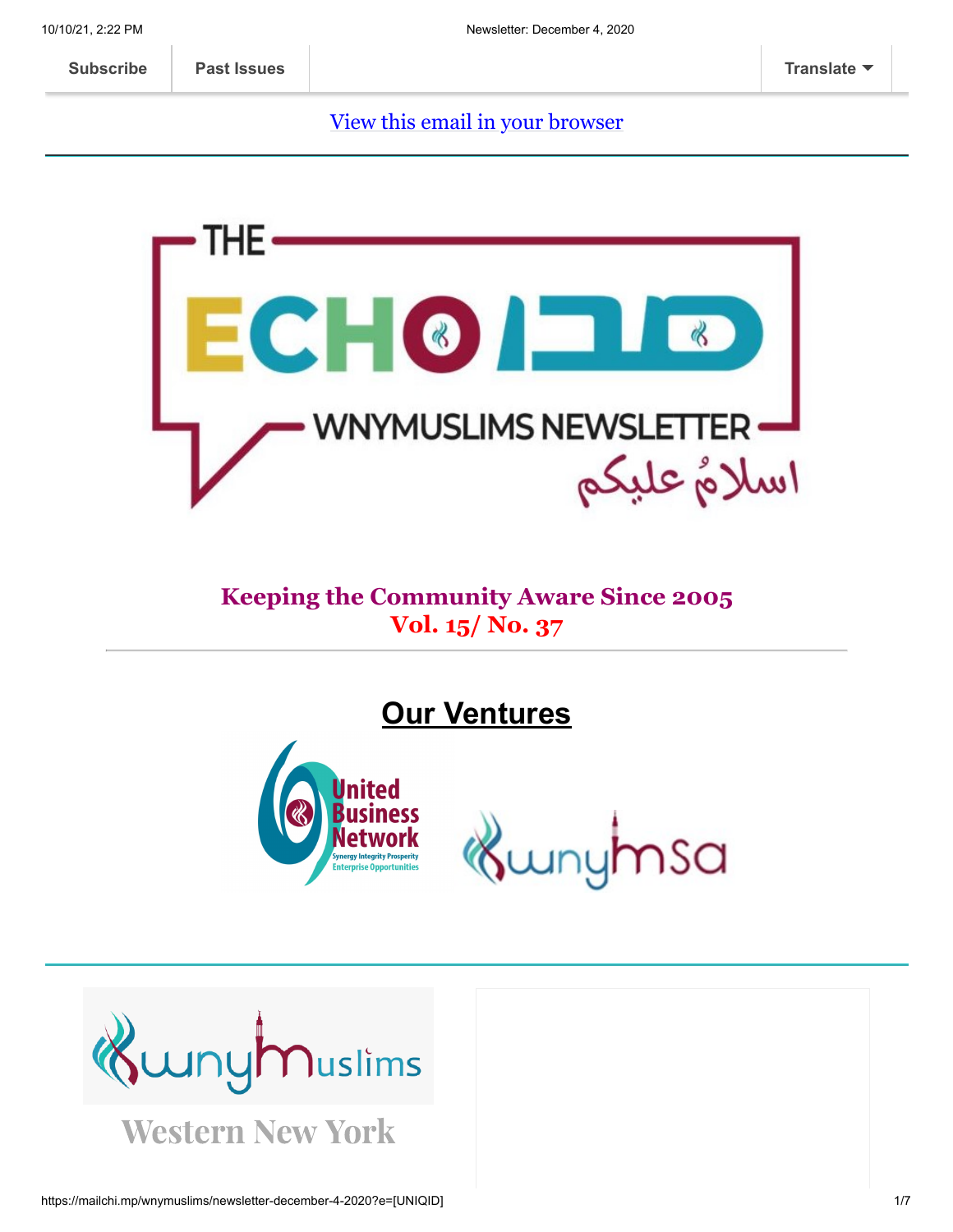**[Subscribe](http://eepurl.com/b19N3D) Past Issues [Translate](javascript:;)**

## **COVID-19 Updates**

**Past Issues** 

#### **USA Total Cases**

13,822,249

**Cases In Last 7 Days**

1,141,910

#### **Total Deaths**

272,525

#### **Deaths In Last 7 Days**

11,251

**Source:**

**[CDC](https://covid.cdc.gov/covid-data-tracker/?CDC_AA_refVal=https%3A%2F%2Fwww.cdc.gov%2Fcoronavirus%2F2019-ncov%2Fcases-updates%2Fcases-in-us.html#cases_casesinlast7days)**

As of Dec 03, 2020

#### **Erie County Total Cases**

27,428

### **Deaths**

869

**Source:**

**[ECDOH](https://wnymuslims.us13.list-manage.com/track/click?u=19ed6f05ad8527220a10faa63&id=249ef8f8f9&e=375b9d9dab)**

As of Dec 03, 2020

For more details please click **[here](https://wnymuslims.org/event/covid-19-updates/)**

---------------------------------------

For WNYMuslims Video presentation please click on



# **COVID-19 Information**

The district is placed in an

#### **"Orange Zone"**

*(7-day rolling average positivity above 3% for 10 days and the geographic area has 10 or more new daily cases per 100,000 residents on a 7-day rolling average. schools* will be **required to go temporarily fullyremote for at least two weeks.** In order to re-open, all students, faculty, and staff must have a negative COVID-19 test result to attend school in-person while also meeting any other New York State Department of Health testing requirements.*)*

With guidelines going into effect on

**Monday, November 23, 2020**

and continue until further notice.

As a result of this, the District will be pivoting to remote instruction pursuant to the New York State Department of Health Micro-Cluster Guidelines. The daily positivity rate will be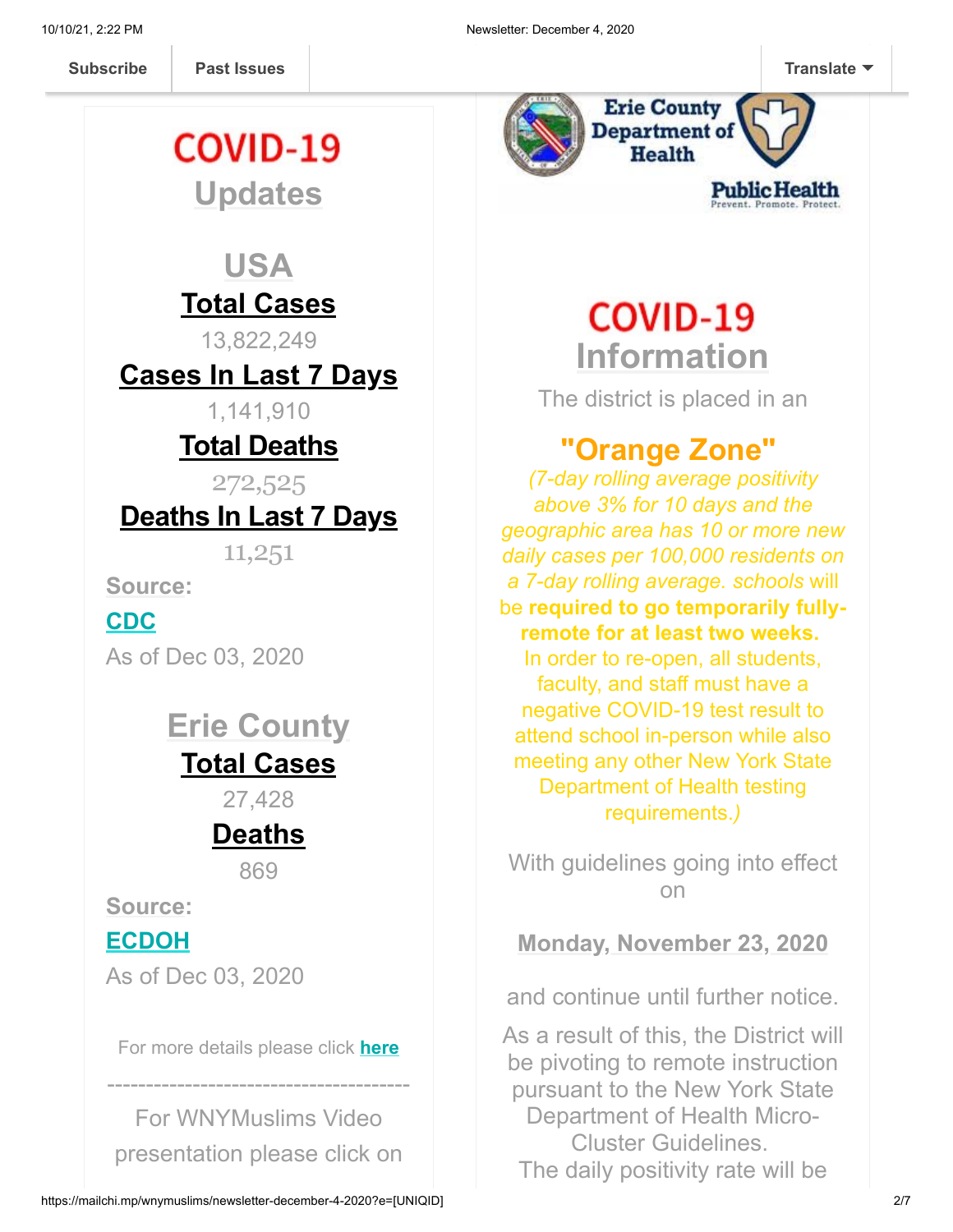

**Guests: Imam Syed Khallilullah Qadri, Imam Masjid An-Nur, ISNF &**

**Imam Ismail Ayash, Masjid Al-**

**Eiman, ICAWNY**

**Host: Prof. Faizan Haq,**

**Founder WNYMuslims**

best interest of the health and safety of our school community while in an Orange Zone.

Stay safe and stay healthy.

#### **Important Note**

Dear Subscribers, If you don't want to receive the *janaza* announcements from our end, pls notify us by **email**, so we'll exclude you from our *janaza* announcements transmission list and will keep you only in our newsletter email list.

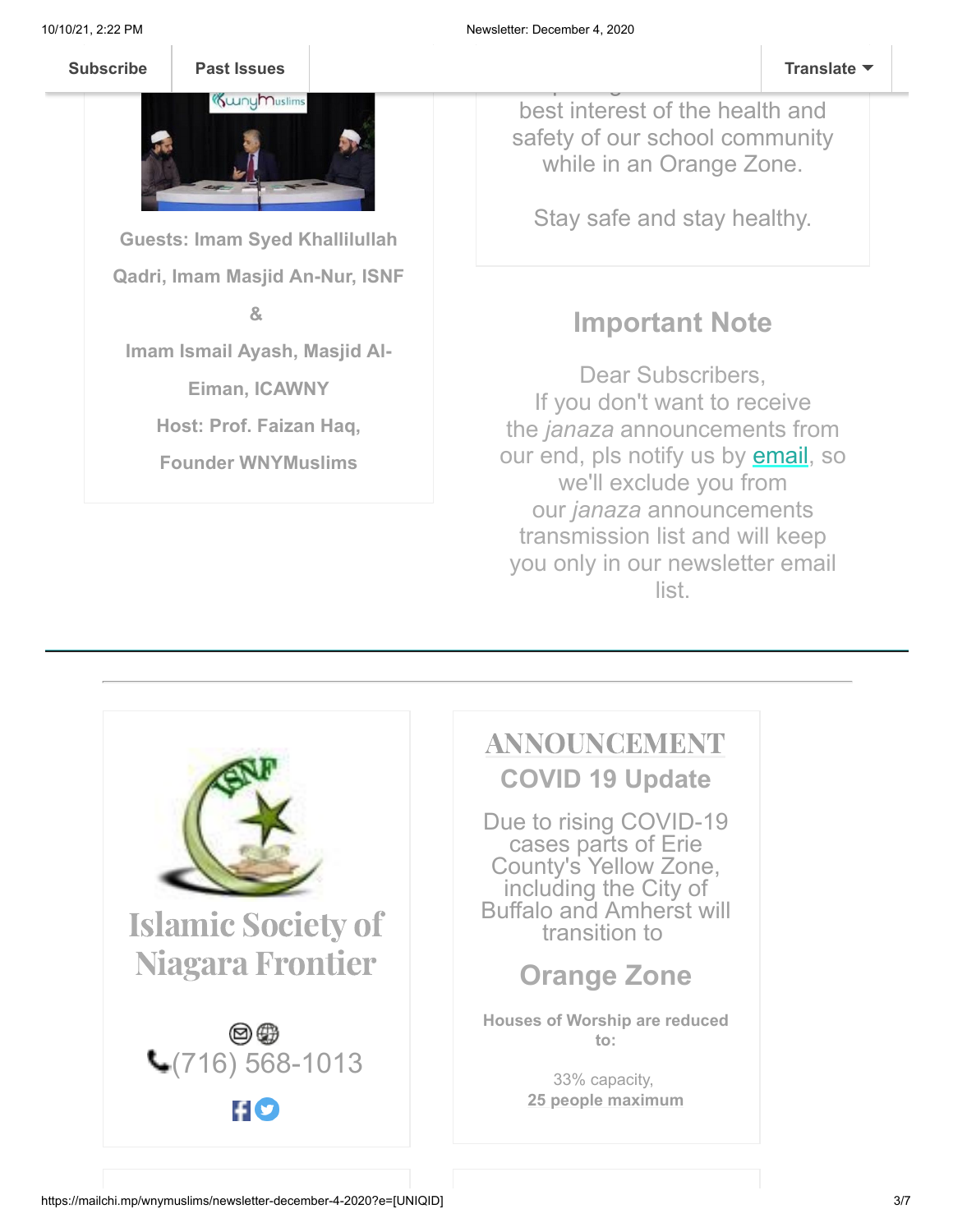

#### **Masjid An-Noor Expansion Project**

At this point with need **\$75,000 for the entire project** (including the building as well as external work) within the next 2 months. **Please donate:**







**B ff l N d**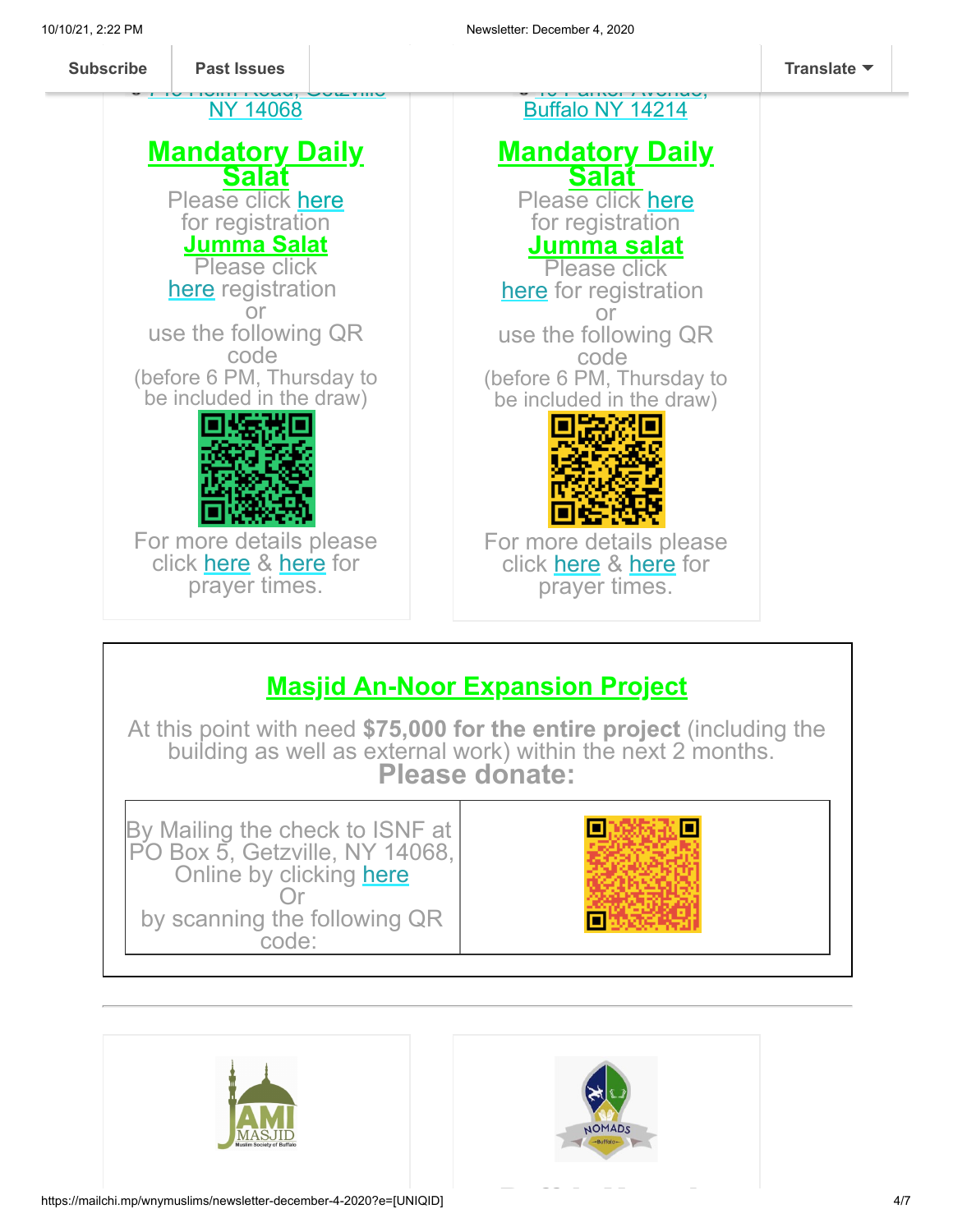

#### **ANNOUNCEMENT**

No updates have been provided about the events, programs, and congregations by the following mosques, so please contact the desired mosque:

| <b>Islamic Cultural Association of</b>                                                                                       |                                                 | <b>Institute of Higher Islamic</b>                     |                                                                                                     |
|------------------------------------------------------------------------------------------------------------------------------|-------------------------------------------------|--------------------------------------------------------|-----------------------------------------------------------------------------------------------------|
| <b>WNY</b>                                                                                                                   |                                                 | <b>Education</b>                                       |                                                                                                     |
| Masjid Al-Eiman<br>444 Connecticut St, Buffalo, NY                                                                           |                                                 | Masjid Zakariya<br><u>182 Sobieski St, Buffalo, NY</u> |                                                                                                     |
| 14213                                                                                                                        |                                                 | 14212                                                  |                                                                                                     |
| 884-3626                                                                                                                     |                                                 | 895-3318                                               |                                                                                                     |
| Lackawana Islamic<br><b>Mosque</b><br><b>Masjid Al-Huda</b><br><b>154 Wilkesbarre Ave</b><br>Lackawanna NY 14218<br>825-9490 | 1373 Fillmore<br><b>Ave.Buffalo NY</b><br>14211 | <b>Masjid Nu'man</b><br>892 1332                       | Jaffarya Islamic<br><b>Center</b><br>10300 Transit Rd. East<br><b>Amherst, NY 14051</b><br>689-3120 |

# **OTHER COMMUNITY EVENTS**